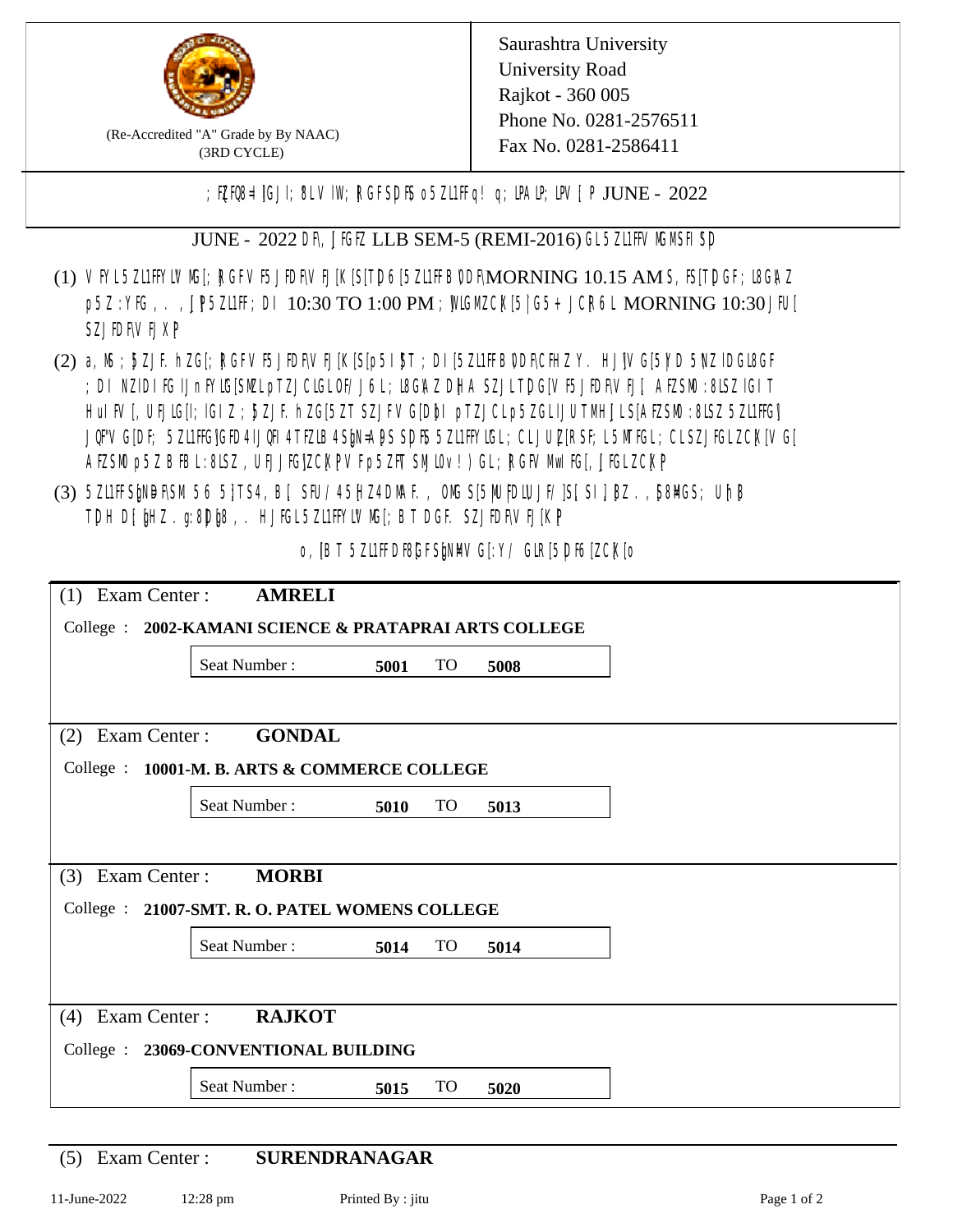|                                                   | College : 24009-SHRI SWAMI VIVEKANAND COLLEGE |      |           |      |  |  |  |  |  |
|---------------------------------------------------|-----------------------------------------------|------|-----------|------|--|--|--|--|--|
|                                                   | Seat Number:                                  | 5021 | <b>TO</b> | 5021 |  |  |  |  |  |
|                                                   |                                               |      |           |      |  |  |  |  |  |
| Exam Center :<br>(6)                              | <b>UPLETA</b>                                 |      |           |      |  |  |  |  |  |
| College : 27001-MUNICIPAL ARTS & COMMERCE COLLEGE |                                               |      |           |      |  |  |  |  |  |
|                                                   | Seat Number:                                  | 5009 | <b>TO</b> | 5009 |  |  |  |  |  |